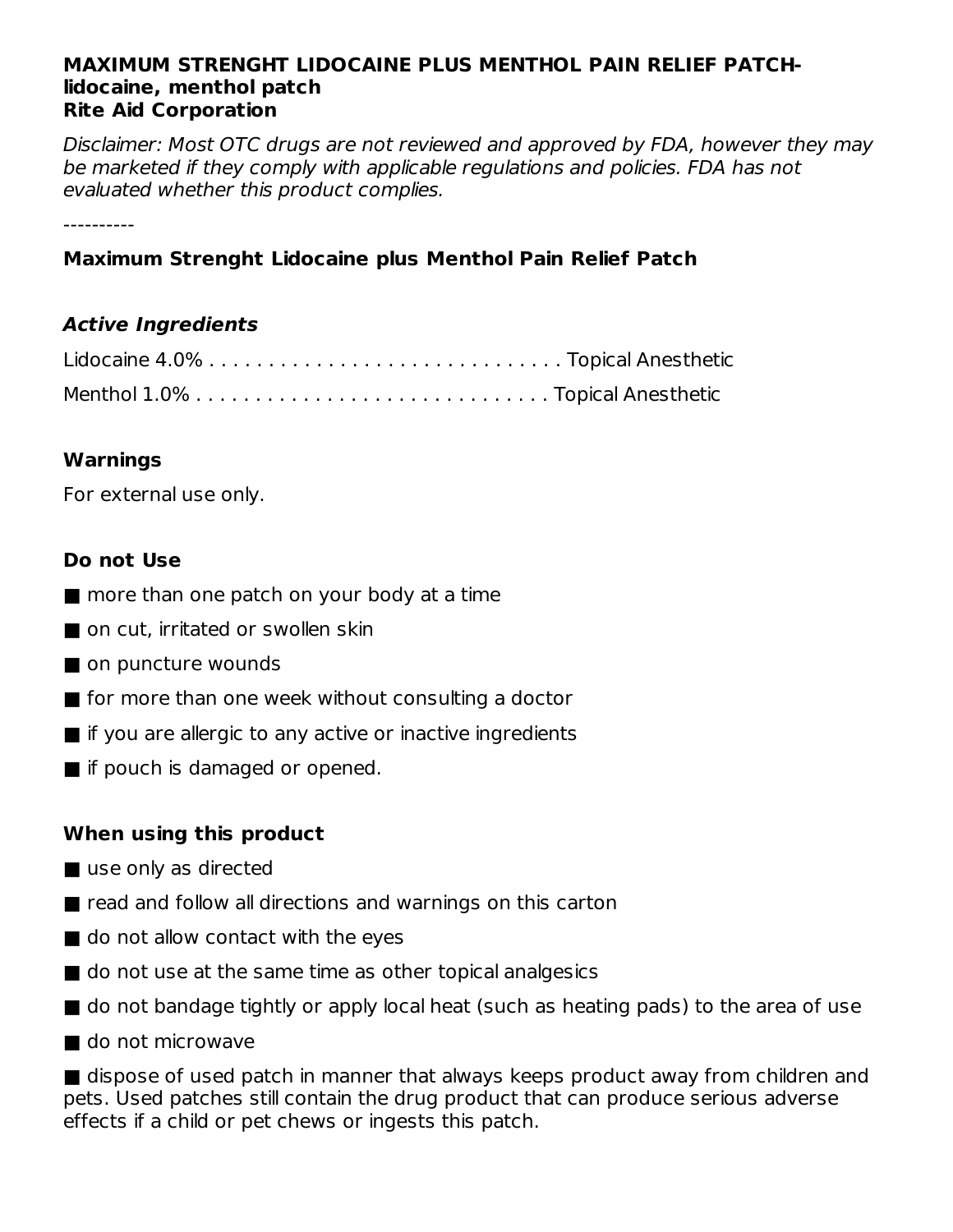#### **Stop use and consult a doctor**

- condition worsens
- redness is present
- irritation develops

■ symptoms persist for more than 7 days or clear up and occur again within a few days

■ you experience signs of skin injury, such as pain, swelling or blistering where the product was applied.

If pregnant or breastfeeding, ask a health professional before use.

## **Keep out of reach of children and pets.**

If swallowed, get medical help or contact a Poison Control Center 800-222-1222 right away.

## **Dosage and Administration**

Directions Adults and children 12 years of age and over :

- Clean and dry affected area
- Carefully remove backing from patch starting at a corner.
- Apply sticky side of patch to affected area.
- use one patch for up to 12 hours.
- Discard patch after single use.
- ■Children under 12 years of age: consult a physician.

## **Other Safety Information**

Store in a clean, dry place outside of direct sunlight. Protect from excessive moisture.

## **Inactive Ingredients**

Carboxymethylcellulose sodium, Dihydroxyaluminum Aminoacetate, Glycerin, iodopropynyl butylcarbamate, Kaolin, petrolatum, Phenoxyethanol, polyacrylic acid, Polysorbate 80, Povidone, Propylene Glycol, Sodium Polyacrylate, Tartaric Acid, Titanium Dioxide, Water, 3-(2-ethylhexyloxy)propane-1,2-diol

## **Uses**

Temporarily relieves minor pain.

#### **Uses**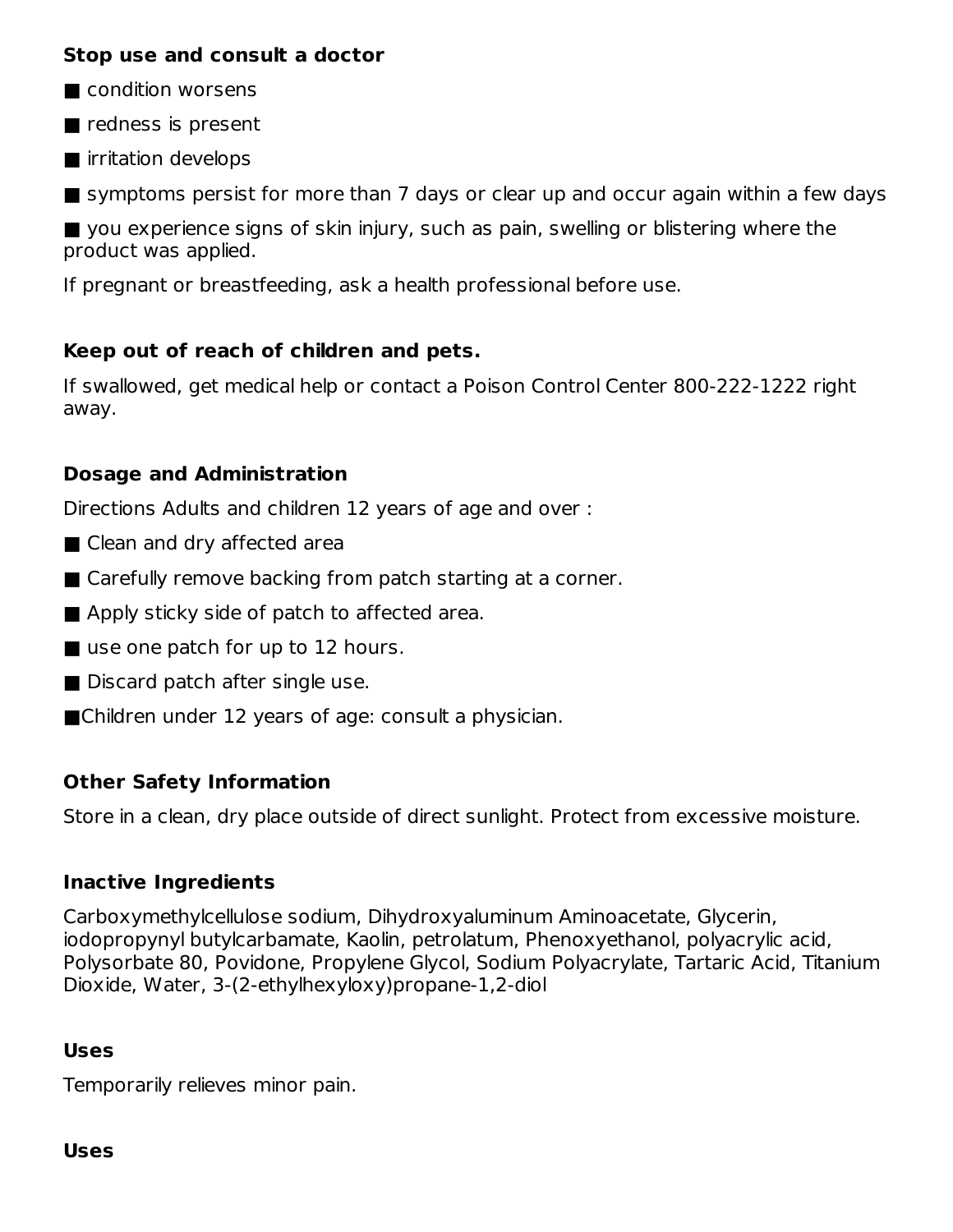Temporarily relieves minor pain.

#### **Maximum Strenght Lidocaine plus Menthol Pain Relief Patch**



# **MAXIMUM STRENGHT LIDOCAINE PLUS MENTHOL PAIN RELIEF PATCH**

lidocaine, menthol patch

| <b>Product Information</b>     |                |                           |                |  |
|--------------------------------|----------------|---------------------------|----------------|--|
| <b>Product Type</b>            | HUMAN OTC DRUG | <b>Item Code (Source)</b> | NDC:11822-6514 |  |
| <b>Route of Administration</b> | <b>TOPICAL</b> |                           |                |  |

| <b>Active Ingredient/Active Moiety</b>                            |                          |                |  |  |  |
|-------------------------------------------------------------------|--------------------------|----------------|--|--|--|
| <b>Ingredient Name</b>                                            | <b>Basis of Strength</b> | Strength       |  |  |  |
| LEVOMENTHOL (UNII: BZ1R15MTK7) (LEVOMENTHOL - UNII: BZ1R15MTK7)   | <b>LEVOMENTHOL</b>       | $1$ q in 100 q |  |  |  |
| <b>LIDOCAINE</b> (UNII: 98PI200987) (LIDOCAINE - UNII:98PI200987) | <b>LIDOCAINE</b>         | $4$ g in 100 g |  |  |  |